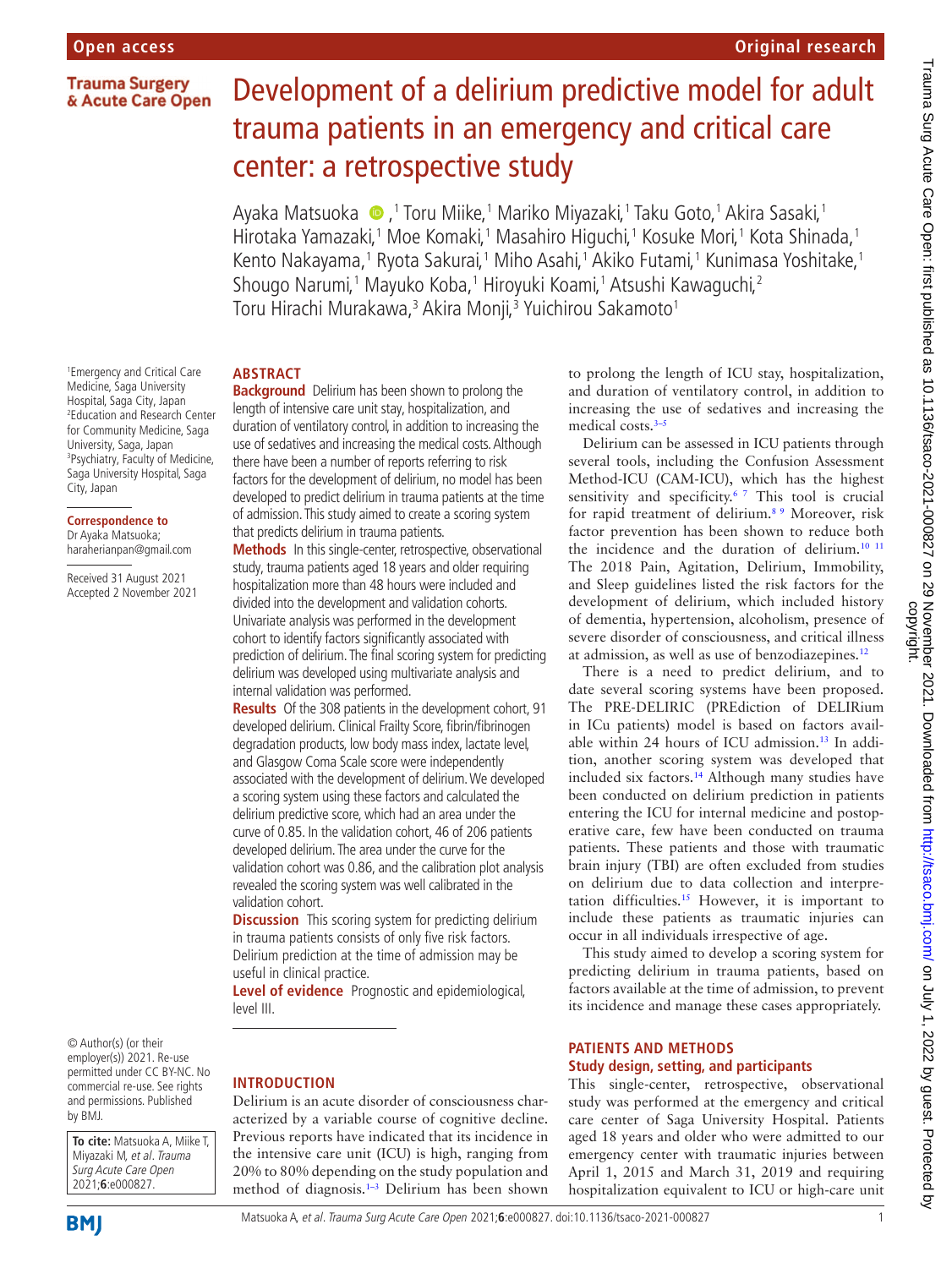

**Figure 1** Patient selection flow chart. A total of 664 cases met the inclusion criteria and 514 cases were included in the analysis after exclusion (59.9% in the development cohort and 40.1% in the validation cohort).

for more than 48 hours were included in this study  $(N=664)$ . Patients who had been treated at other medical institutions and were then transferred to our hospital  $(n=15)$ , those whose consciousness did not improve and were unable to communicate verbally with the medical staff or family members until the time of discharge (n=38), pregnant women (n=2), and patients who were unable to communicate in Japanese (n=4) were excluded from this study. Patients, family members, and guardians who declined participation were also excluded, as were those with incomplete medical records at admission (n=45). We also excluded patients who were alcoholics (n=26). We defined an alcoholic as a patient who drinks heavily on a daily basis and for whom a clinician judges that prevention of alcohol withdrawal delirium is necessary. Finally, we excluded patients who were admitted to the hospital while abusing narcotics or stimulants  $(n=0)$ .

A total of 514 cases were analyzed in this study [\(figure](#page-1-0) 1). All eligible patients provided informed consent with the opportunity to opt out.

#### **Diagnosis of delirium and data collection**

The presence of delirium was assessed by analyzing the medical records and calculating the CAM-ICU. The characteristics assessed in this scoring method included acute changes or fluctuations in mental status, inattention, disorganized thinking, and altered level of consciousness. Delirium was identified as the presence of the first two criteria, and either the third or fourth.<sup>[16](#page-4-9)</sup>

<span id="page-1-0"></span>Collected data included age, sex, body mass index (BMI; weight  $(kg)/height<sup>2</sup>$  (m<sup>2</sup>)), Clinical Frailty Score,<sup>[17 18](#page-4-10)</sup> Charlson index,<sup>[19](#page-4-11)</sup> smoking, alcohol consumption, and dementia history. The Clinical Frailty Score is described in [table](#page-1-1) 1. We also extracted vital signs at the time of admission (blood pressure, heart rate, body temperature). Further details such as Glasgow Coma Scale (GCS) score, Revised Trauma Score (RTS),<sup>20</sup> Injury Severity Score (ISS),<sup>21</sup> presence of TBI, and laboratory data such as fibrinogen, fibrin/fibrinogen degradation products (FDP), hemoglobin, C-reactive protein (CRP), and lactate levels were extracted.

#### **Statistical analysis and model development**

The entire cohort was randomly divided into two, the development cohort (n=308, 59.9%) and the validation cohort (n=206, 40.1%). The assignment was done by generating random numbers, sorting them in ascending order, and dividing them into the top 60% and the bottom 40%. The development cohort was divided into two groups based on the presence or absence of delirium. Factors significantly associated with development of delirium were analyzed using Wilcoxon's test for continuous variables and  $\chi^2$  test for categorical ones. P<0.05 was used to denote statistical significance. A stepwise method was used to select variables for the prediction equation among those significantly associated with onset of delirium. Variables that were found to be correlated by the Spearman's rank correlation test were excluded and logistic analysis was performed. The performance of the final scoring system was expressed in terms of discrimination and calibration. The former was calculated by the area under

<span id="page-1-1"></span>

| Table 1        | <b>Clinical Frailty Score</b> |                                                                                                                                                                                                                                                                                                     |
|----------------|-------------------------------|-----------------------------------------------------------------------------------------------------------------------------------------------------------------------------------------------------------------------------------------------------------------------------------------------------|
| Score          | Severity                      | <b>Definition</b>                                                                                                                                                                                                                                                                                   |
| 1              | Very fit                      | People who are robust, active, energetic, and motivated. These people commonly exercise regularly. They are among the fittest for their age.                                                                                                                                                        |
| 2              | Well                          | People who have no active disease symptoms but are less fit than category 1. Often, they exercise or are very active occasionally, for<br>example, seasonally.                                                                                                                                      |
| $\overline{3}$ | Managing well                 | People whose medical problems are well controlled, but are not regularly active beyond routine walking.                                                                                                                                                                                             |
| 4              | Vulnerable                    | Although not dependent on others for daily help, often symptoms limit activities. A common complaint is being "sloped up" and/or being<br>tired during the day.                                                                                                                                     |
| 5              | Mildly frail                  | These people often have more evident slowing and need help in high-order instrumental activities of daily living (finances, transportation,<br>heavy housework, medications). Typically, mild frailty progressively impairs shopping and walking outside alone, meal preparation, and<br>housework. |
| 6              | Moderately frail              | People need help with all outside activities and with keeping house. Inside, they often have problems with stairs and need help with bathing<br>and might need minimal assistance (cuing, standby) with dressing.                                                                                   |
| $\overline{7}$ | Severely frail                | Completely dependent for personal care, from whatever cause (physical or cognitive). Even so, they seem stable and not at high risk of dying<br>(within $\sim$ 6 months).                                                                                                                           |
| 8              | Very severely frail           | Completely dependent, approaching the end of life. Typically, they could not recover from a minor illness.                                                                                                                                                                                          |
| 9              | <b>Terminally ill</b>         | Approaching the end of life. This category applies to people with a life expectancy <6 months, who are not otherwise evidently frail.                                                                                                                                                               |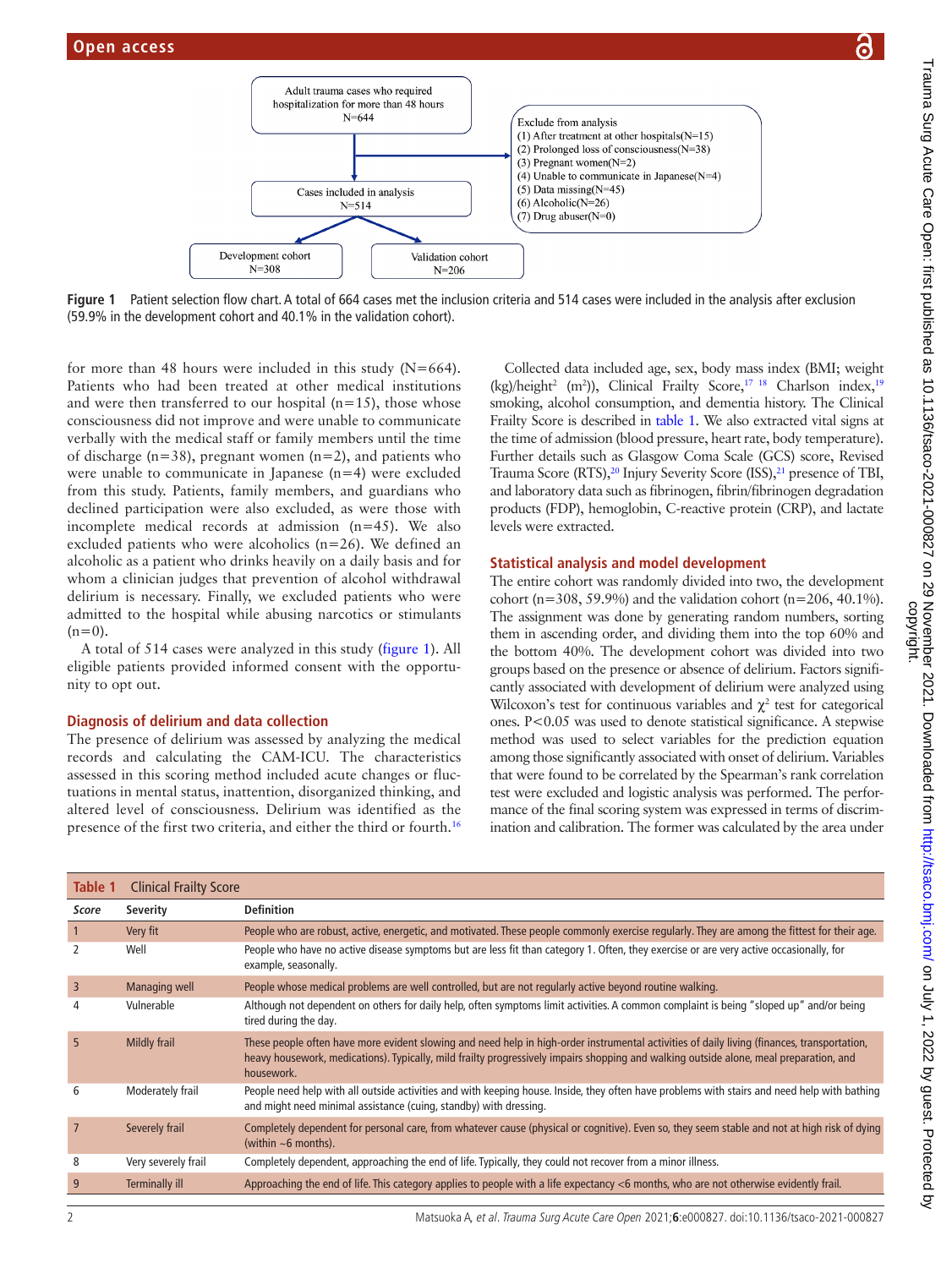<span id="page-2-0"></span>**Table 2** Baseline characteristics and univariate analysis of the development and validation cohorts

|                               | Development cohort (n=308) |                       |          |  |
|-------------------------------|----------------------------|-----------------------|----------|--|
| <b>Factor</b>                 | Delirium (n=91)            | No delirium $(n=217)$ | P value  |  |
| Age                           | 77 (65-83)                 | 58 (38-70)            | < 0.0001 |  |
| Sex, male (%)                 | 54 (59.3)                  | 158 (72.8)            | 0.0224   |  |
| BMI                           | 21.1 (17.9-23.5)           | 22.6 (20.2-25.1)      | < 0.0001 |  |
| <b>Clinical Frailty Score</b> | $4(3-4)$                   | $3(2-3)$              | < 0.0001 |  |
| Charlson index                | $0(0-2)$                   | $0(0-1)$              | < 0.0001 |  |
| Smoking (%)                   | 16 (17.6)                  | 84 (38.7)             | 0.0003   |  |
| Alcohol consumption (%)       | 35 (38.4)                  | 117 (53.9)            | 0.0174   |  |
| Dementia (%)                  | 12(13.2)                   | 2(0.922)              | < 0.0001 |  |
| Systolic blood pressure       | 137 (111-160)              | 141 (123-156)         | 0.1641   |  |
| <b>GCS</b> score              | $14(13 - 15)$              | $15(14-15)$           | < 0.0001 |  |
| Heart rate                    | 84 (71-100)                | $80(70 - 92)$         | 0.00393  |  |
| BT (°C)                       | $36.3(36 - 36.8)$          | 36.5 (36.1-36.9)      | 0.0212   |  |
| Hemoglobin                    | 121 (105-137)              | 137 (124–150)         | < 0.0001 |  |
| Fibrinogen                    | 259 (226-335)              | 257 (210-305)         | 0.2482   |  |
| FDP                           | 60 (25.6–141)              | 16.7 (7-47.5)         | < 0.0001 |  |
| Lactate                       | $2.3(1.5-4)$               | $2.1(1.6-2.9)$        | 0.1775   |  |
| CRP                           | $0.09(0.03 - 0.4)$         | $0.05(0.02 - 0.14)$   | 0.0012   |  |
| <b>RTS</b>                    | 7.84 (7.26-7.84)           | 7.84 (7.84-7.84)      | 0.0004   |  |
| ISS                           | $17(10-26)$                | 12 (9-19)             | 0.0002   |  |
| TBI (%)                       | 37 (57.8)                  | 27(42.2)              | < 0.0001 |  |
|                               | Validation cohort (n=206)  |                       |          |  |
|                               |                            |                       |          |  |
| <b>Factor</b>                 | Delirium (n=46)            | No delirium (n=160)   | P value  |  |
| Age                           | 77 (63-85)                 | 64 (42–75)            | < 0.0001 |  |
| Sex, male (%)                 | 28 (60.9)                  | 112 (70.0)            | 0.2827   |  |
| BMI                           | 21.1 (18.9–23.7)           | 22.6 (20.0-25.2)      | 0.0409   |  |
| <b>Clinical Frailty Score</b> | $4(3-5)$                   | $3(2-4)$              | < 0.0001 |  |
| Charlson index                | $1(0-1)$                   | $0(0-1)$              | 0.0220   |  |
| Smoking (%)                   | 12(26.1)                   | 55 (34.3)             | 0.3723   |  |
| Alcohol consumption (%)       | 19 (41.3)                  | 80 (50.0)             | 0.3195   |  |
| Dementia (%)                  | 12(26.1)                   | 5(3.1)                | < 0.0001 |  |
| Systolic blood pressure       | 139 (113-160)              | 140 (120-164)         | 0.1247   |  |
| <b>GCS</b> score              | $14(13-15)$                | $15(14-15)$           | < 0.0001 |  |
| Heart rate                    | 82 (75-102)                | 79 (69–93)            | 0.0481   |  |
| BT (°C)                       | 36.4 (36-36.8)             | 36.6 (36.2-37)        | 0.0441   |  |
| Hemoglobin                    | $12.2(10.3-13.9)$          | 13.7 (12.2–15)        | < 0.0001 |  |
| Fibrinogen                    | 276 (191-321)              | 259 (220-308)         | 0.8751   |  |
| FDP                           | 76.5 (22-120)              | $20.9(6.2-47)$        | < 0.0001 |  |
| Lactate                       | $2.5(1.7-3.4)$             | $1.8(1.4-2.7)$        | 0.0081   |  |
| CRP                           | $0.08(0.02 - 0.34)$        | $0.04(0.02 - 0.12)$   | 0.0784   |  |
| <b>RTS</b>                    | 7.84 (7.55-7.84)           | 7.84 (7.84-7.84)      | < 0.0001 |  |
| <b>ISS</b>                    | 17 (10-25)                 | $14(9-19)$            | 0.0408   |  |

Values are mean (quarter value) or frequency (%).

BMI, body mass index; BT, body temperature; CRP, C-reactive protein; FDP, fibrin/ fibrinogen degradation products; GCS, Glasgow Coma Scale; ISS, Injury Severity Score; RTS, Revised Trauma Score; TBI, traumatic brain injury.

the receiver operating characteristic (ROC) curve.<sup>[22](#page-4-14)</sup> Youden's index was used to determine the optimal cut-off, and the sensitivity and specificity were calculated. The latter was assessed by the Hosmer-Lemeshow goodness-of-fit test and calibration plot. All statistical analyses were performed using the JMP Pro V.14 software package (SAS, Cary NC, USA) and R V.4.1.0 (R Foundation for Statistical Computing, Vienna, Austria).

#### **RESULTS**

#### **Model development**

The development cohort consisted of 308 patients, 91 of whom developed delirium. The univariate analysis revealed that age, sex, low BMI, Clinical Frailty Score, Charlson index, history of occasional drinking, history of smoking, presence of dementia, GCS score, heart rate, body temperature, hemoglobin level, FDP, lactate level, CRP, RTS, ISS, and presence of TBI were significantly associated with the development of delirium ( $p$ <0.05) [\(table](#page-2-0) 2). Of these variables, the predictors chosen for the final scoring system based on the multivariate analysis were GCS score, BMI, Clinical Frailty Score, FDP, and lactate level. The following equation was derived:

Delirium predictive score (DPS)=−0.4670−(0.2218×GCS)−  $(0.09790\times$ BMI)+ $(1.131\times$ Clinical Frailty Score)+ $(0.002645\times$ FD- $P$ )+(0.3196 $\times$ lactate level).

Therefore, the probability of developing delirium (PDD) was given by the following equation:

 $PDD=1/(1+\exp(-DPS))$ 

The PDD value ranges from 0 to 1, which indicates the probability of developing delirium.

Youden's index was used to determine the optimal cut-off, and the results showed that a DPS of −0.72 had the highest sensitivity and specificity at 78.0% and 82.0%, respectively. The negative predictive value was 89.9%, and the positive and negative likelihood ratios were 4.33 and 0.27, respectively. The area under the ROC curve (AUC) was 0.85 (95% CI 0.80 to 0.89) [\(figure](#page-3-0) 2). As shown in the calibration plot analysis, DPS appeared to be well calibrated in the development cohort [\(figure](#page-3-1) 3).

#### **Internal validation**

The validation cohort consisted of 206 patients, 46 of whom developed delirium. DPS was applied to the validation cohort and ROC analysis was performed, resulting in an AUC of 0.86 (95% CI 0.79 to 0.91), with 91.3% sensitivity and 67.5% specificity [\(figure](#page-3-0) 2). The Hosmer-Lemeshow goodness-of-fit test demonstrated no significant evidence for the DPS ( $p=0.32$ ). As shown in the calibration plot analysis, DPS appeared to be well calibrated in the validation cohort as well [\(figure](#page-3-1) 3).

We divided the validation cohort into several subgroups for further analysis. In the group with TBI ( $n=51$ ), the AUC was 0.76 (95% CI 0.61 to 0.87), and in the group without TBI ( $n=155$ ) the AUC was 0.89 (95% CI 0.80 to 0.94). In the group with occasional drinking (n=99), the AUC was 0.83 (95% CI 0.72 to 0.90), and in the group without occasional drinking  $(n=107)$  the AUC was 0.88 (95% CI 0.78 to 0.94).

#### **DISCUSSION**

The scoring system we developed consisted of patient characteristics in terms of clinical frailty and BMI, and trauma severity in terms of GCS score, FDP, and lactate level. It has generally been reported that older age is a risk factor for the development of delirium, as is Clinical Frailty Score, $23$  and in this study the latter was the most significant contributing factor. We speculate that the Clinical Frailty Score, which reflects age, activities of daily living, and health, is crucial in describing patient characteristics. In this study, age and Clinical Frailty Score were found to be strongly associated as per the Spearman's rank correlation test. Because age is reflected in the Clinical Frailty Score, we excluded it from the factors of the delirium prediction model in the development cohort.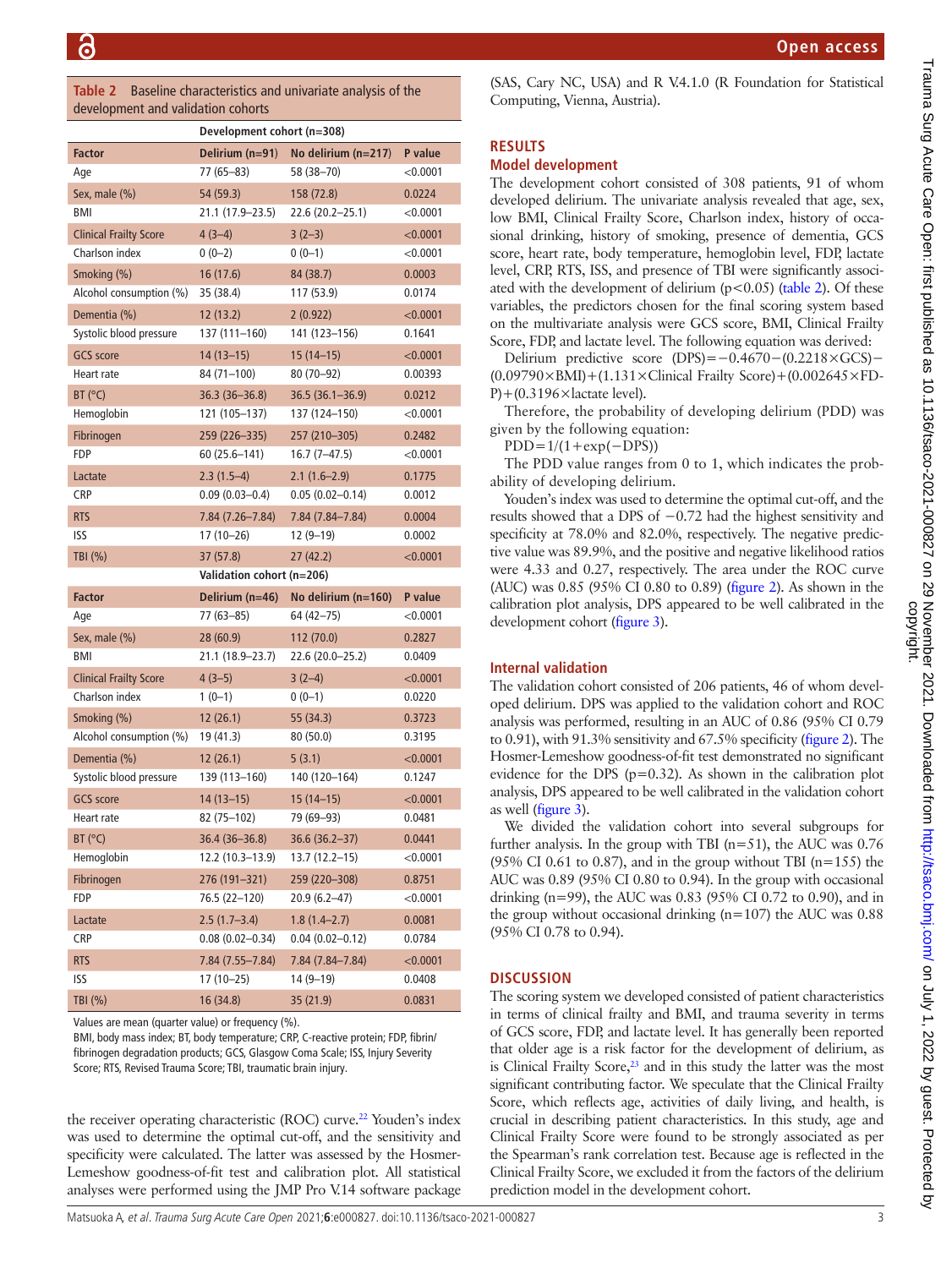

**Figure 2** Delirium predictive score receiver operating characteristic curve in the development and validation cohorts. The area under the curve (AUC) was 0.85 (95% CI 0.80 to 0.89) in the development cohort and 0.86 (95% CI 0.79 to 0.91) in the validation cohort.

In the development cohort, the delirium group had a significantly lower BMI than the group without delirium. Although the details regarding this association are unknown, it has been previously reported that low nutritional status during hospitalization is associated with an increased risk of developing delirium, and it is possible that the BMI at the time of admission reflected the nutritional status prior to injury.<sup>[24](#page-4-16)</sup>

TBI has been shown to be a risk factor for delirium[.15](#page-4-8) Since it is associated with hypercoagulation and hyperfibrinolysis from the early period after injury, FDP and D-dimer levels are likely to be elevated[.25 26](#page-4-17) FDP is a useful biochemical marker for assessing severity and mortality in patients with blunt trauma, with or without head injury[.27 28](#page-4-18) In this study, we think that FDP reflected the presence of head trauma or trauma severity in patients without head injuries.

Elevated lactate levels are observed not only in patients with shock due to severe trauma but also in those with multiple trauma and relatively stable hemodynamics.[29](#page-4-19) They are also elevated in patients with other diseases that cause hypoxemia, which has been reported to be a risk factor for the development of delirium.<sup>[30](#page-4-20)</sup> Lactate levels, also strongly related to the onset of delirium, are likely to play an important role in our scoring system. All of the factors included in this system have been previously shown to be associated with the development of delirium. However, there have been no previous reports on developing such a system for trauma patients using these factors and this study is the first to do so. The relationship between trauma and delirium has been studied in elderly populations and among those with high illness severity, which is very limited.<sup>15 23</sup> Our study included younger patients, as well as less severely injured ones, who are generally considered less likely to develop delirium.

<span id="page-3-0"></span>In the subgroup analysis, patients with TBI are considered to be at higher risk of developing delirium, and this prediction model can be applied to this patient group. Patients with TBI are more likely to have low GCS score and coagulation-fibrinolysis system abnormalities. We think that the inclusion of GCS score and FDP as components of the present prediction model enabled us to predict delirium in patients with TBI.

Assessing the risk of developing delirium at admission may lead to more careful observation of the patients and less oversight of insomnia symptoms and restlessness. Identifying a delirium highrisk group may also enable us to identify the group of patients who would benefit from early preventive intervention for delirium. We would like to collect more data on the changes in delirium prevention and management by applying this prediction model.

This study has several limitations. First, it is generally thought that environmental factors also play an important role in the development of delirium,<sup>31</sup> which were not assessed in this study. Second, this was a single-center study and similar results may not be obtained at other facilities. Third, there are some significant issues due to the retrospective design. The onset of delirium was identified by CAM-ICU assessment based on the medical record entries by physicians and nurses. Thus, the timing of charting was not always uniform, and the number of charts per day varied depending on the patient and severity of illness. Furthermore, the patients were not observed by medical staff trained in delirium assessment. The subtypes of delirium can be divided into hyperactive, hypoactive, and mixed motor subtypes,<sup>32</sup> and some reports suggest that the hypoactive subtype is difficult to diagnose, which may have been overlooked and underestimated[.33](#page-4-23) In addition, this was a retrospective study and it

<span id="page-3-1"></span>

**Figure 3** Calibration plot of the delirium predictive score in the development and validation cohorts. The horizontal axis shows the expected incidence and the vertical axis shows the actual measured incidence of delirium.

 $\mathbf{a}$